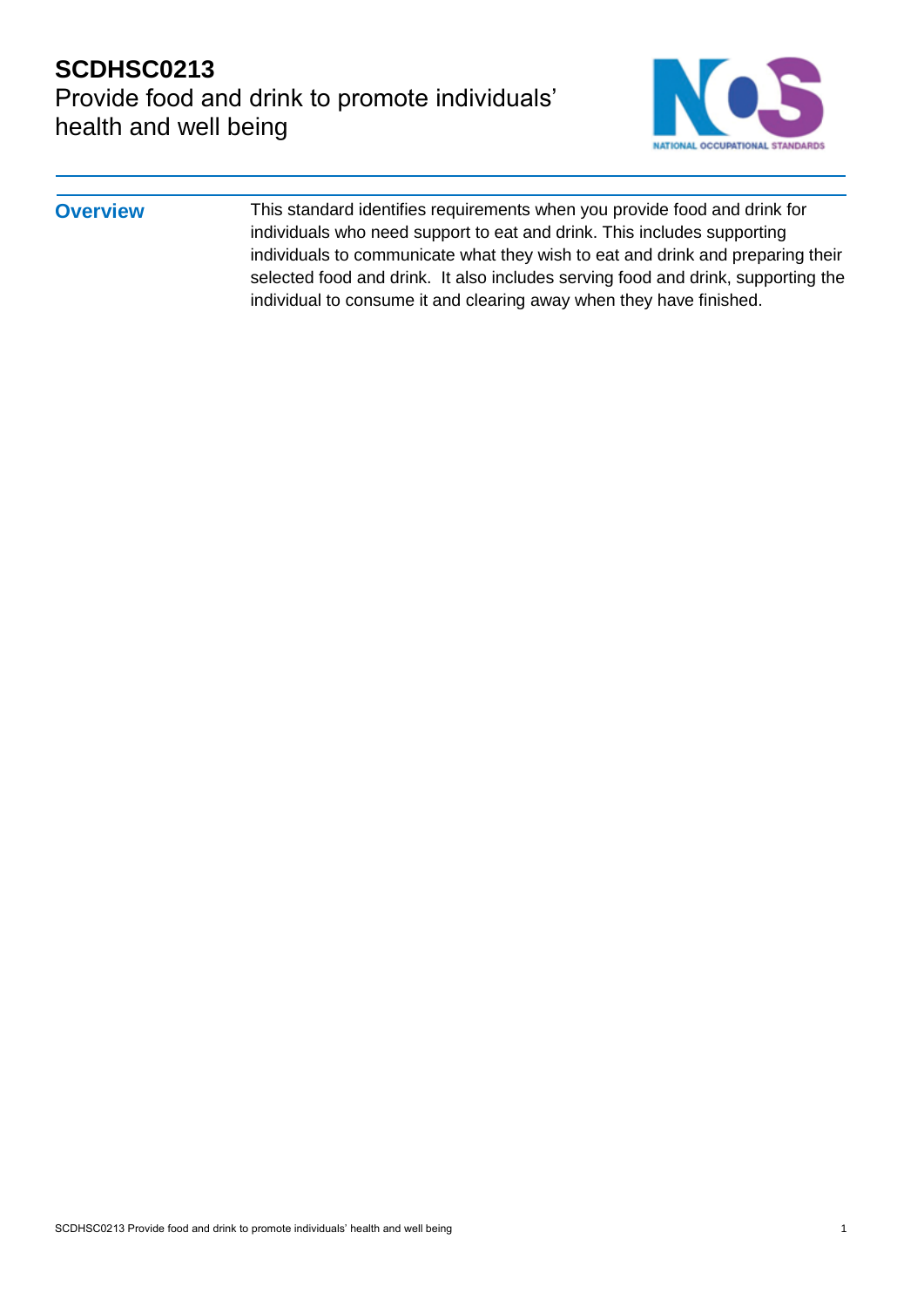## **Performance criteria**

|                      |                 | Support individuals to identify what they will eat and drink                                                                                                                                                                                                         |
|----------------------|-----------------|----------------------------------------------------------------------------------------------------------------------------------------------------------------------------------------------------------------------------------------------------------------------|
| You must be able to: |                 |                                                                                                                                                                                                                                                                      |
|                      | P <sub>1</sub>  | support the individual and key people to communicate the types<br>of food and drink the individual prefers                                                                                                                                                           |
|                      | P <sub>2</sub>  | offer the individual information about food and drink options that will<br>promote their health and well being                                                                                                                                                       |
|                      | P <sub>3</sub>  | support the individual to choose food and drink that adhere to their<br>care or support plan, that take account of their dietary<br>requirements and preferences and of any religious, cultural and<br>personal beliefs, and that are within the available resources |
|                      | P <sub>4</sub>  | support the individual to consider suitable alternatives where their<br>initial preferences cannot be met                                                                                                                                                            |
|                      | P <sub>5</sub>  | work with the individual to resolve any problems about their choice<br>of food and drink                                                                                                                                                                             |
|                      | P <sub>6</sub>  | take appropriate action if there are concerns about the individual's<br>diet                                                                                                                                                                                         |
|                      | preferences     | Prepare food and drink relevant to individuals' dietary needs and                                                                                                                                                                                                    |
| You must be able to: | P7              | ensure your own personal cleanliness and hygiene when preparing<br>and serving food                                                                                                                                                                                  |
|                      | P <sub>8</sub>  | wash your hands and before, during and after handling food                                                                                                                                                                                                           |
|                      | P <sub>9</sub>  | clean work surfaces, cooking utensils and equipment thoroughly<br>before use                                                                                                                                                                                         |
|                      | P <sub>10</sub> | prepare food in ways that make the food appetising to the<br>individual                                                                                                                                                                                              |
|                      | P11             | prepare food in ways that meet safety requirements and minimise<br>the risks of food-associated illness or infection                                                                                                                                                 |
|                      | P <sub>12</sub> | prepare food in ways that follow guidelines for healthy eating,<br>where these are in keeping with any specific dietary requirements of<br>the individual                                                                                                            |
|                      | P <sub>13</sub> | follow work setting requirements for safe storage or disposal of any<br>food and drink left over from preparation                                                                                                                                                    |
|                      |                 | Serve food and drink to individuals                                                                                                                                                                                                                                  |
| You must be able to: | P <sub>14</sub> | prepare the immediate environment to ensure that eating and<br>drinking will be as enjoyable as possible to the individual                                                                                                                                           |
|                      | P <sub>15</sub> | provide any aids or specialist equipment the individual needs to<br>enable them to eat and drink                                                                                                                                                                     |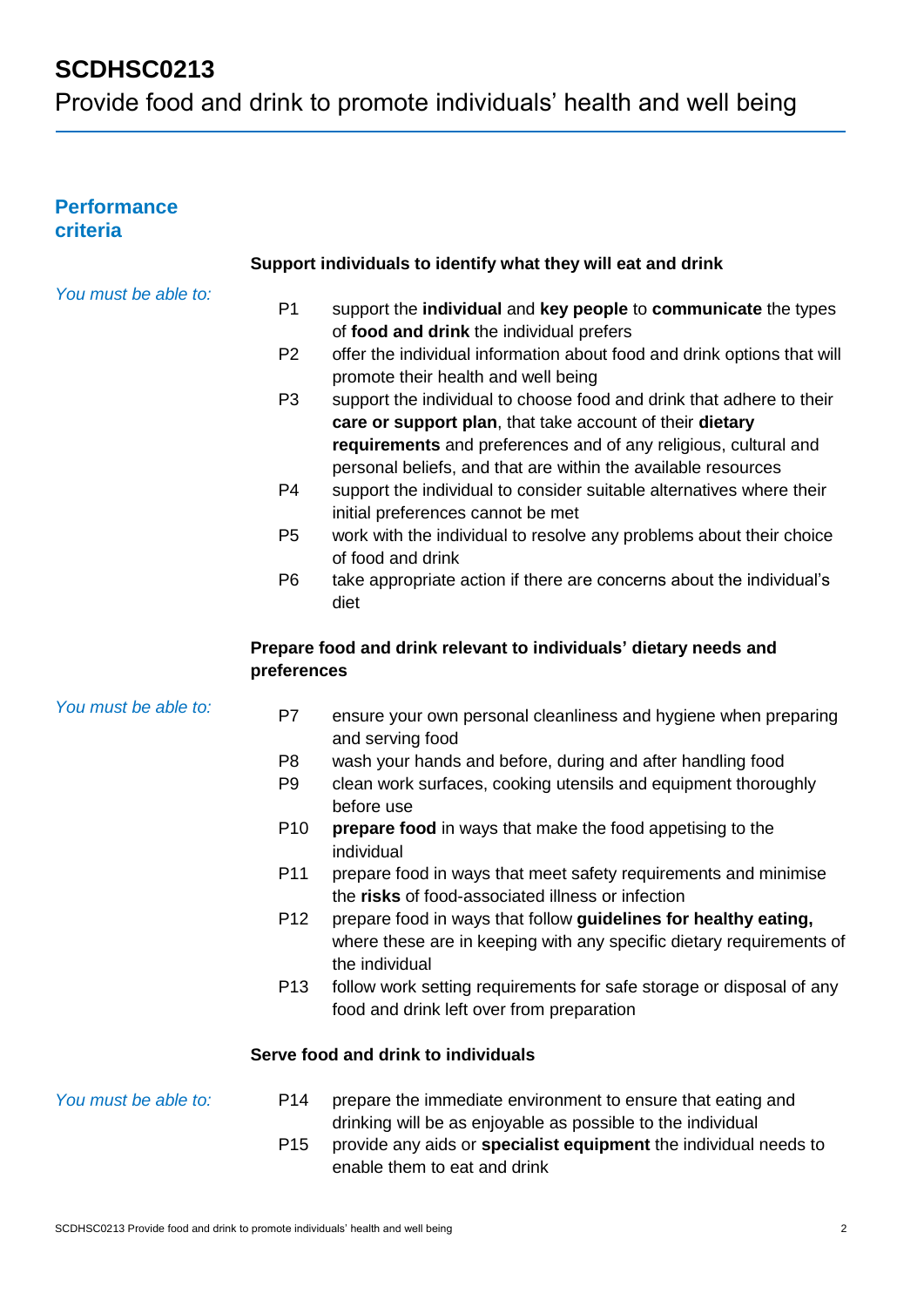## Provide food and drink to promote individuals' health and well being

- P16 serve food and drink with the appropriate utensils, in a hygienic manner and in accordance with health and safety requirements
- P17 present food attractively and in ways that meet the individual's preferences about quantity, temperature, consistency and appearance
- P18 place food and drink within easy reach of the individual
- P19 support the **active participation** of the individual in consuming their chosen food and drink
- P20 support the individual to consume manageable quantities of food and drink and to eat and drink at their own pace
- P21 support the individual to make themselves clean and tidy if food or drink is dropped or spilt
- P22 ensure the individual has access to water or other appropriate fluids between meals

#### **Clear away when individuals have finished eating and drinking**

*You must be able to:*

- P23 check that the individual has finished eating and drinking before removing utensils and crockery
- P24 where food and drink has not all been consumed, clarify with the individual the reasons for this
- P25 take appropriate action if the individual appears to be still hungry or thirsty after they have finished eating and drinking, or if the reasons for leaving food and drink cause concern
- P26 encourage the individual to wash their hands and make themselves clean and tidy at the end of the meal
- P27 support the active participation of the individual in removing used utensils and crockery
- P28 follow work setting requirements to dispose of stale and unusable left-over food
- P29 clean work surfaces after use with appropriate cleaning materials
- P30 clean and store cooking utensils and equipment correctly or return them for cleaning
- P31 ensure your own cleanliness and hygiene after clearing away utensils, crockery and equipment
- P32 where required, record accurately the individual's intake of food and drink
- P33 complete records and reports on any issues or concerns about the individual and their eating and drinking, in accordance with work setting requirements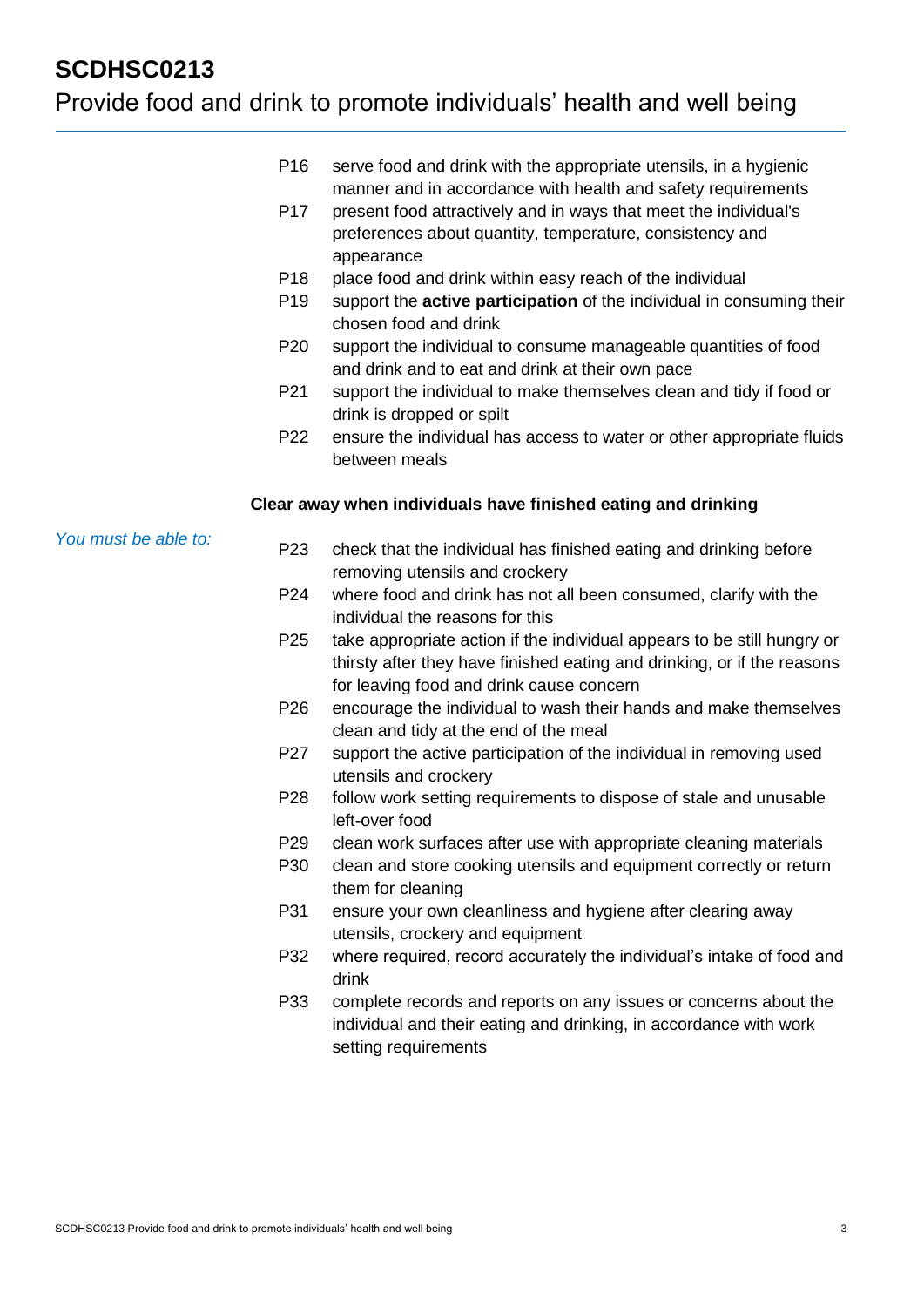Provide food and drink to promote individuals' health and well being

| <b>Knowledge and</b><br>understanding |                 |                                                                                                                                                    |
|---------------------------------------|-----------------|----------------------------------------------------------------------------------------------------------------------------------------------------|
| You need to know and<br>understand:   | <b>Rights</b>   |                                                                                                                                                    |
|                                       | K <sub>1</sub>  | work setting requirements on equality, diversity, discrimination and<br>human rights                                                               |
|                                       | K <sub>2</sub>  | your role supporting rights, choices, wellbeing and active<br>participation                                                                        |
|                                       | K <sub>3</sub>  | your duty to report anything you notice people do, or anything they<br>fail to do, that could obstruct individuals' rights                         |
|                                       | K4              | the actions to take if you have concerns about discrimination                                                                                      |
|                                       | K <sub>5</sub>  | the rights that individuals have to make complaints and be<br>supported to do so                                                                   |
|                                       |                 | How you carry out your work                                                                                                                        |
| You need to know and<br>understand:   | K <sub>6</sub>  | codes of practice, standards, frameworks and guidance relevant to<br>your work and the content of this standard                                    |
|                                       | K7              | the main items of legislation that relate to the content of this<br>standard within your work role                                                 |
|                                       | K <sub>8</sub>  | your own background, experiences and beliefs that may affect the<br>way you work                                                                   |
|                                       | K9              | your own roles and responsibilities with their limits and boundaries                                                                               |
|                                       | K <sub>10</sub> | who you must report to at work                                                                                                                     |
|                                       | K11             | the roles and responsibilities of other people with whom you work                                                                                  |
|                                       | K12             | how to find out about procedures and agreed ways of working in<br>your work setting                                                                |
|                                       | K <sub>13</sub> | how to make sure you follow procedures and agreed ways of<br>working                                                                               |
|                                       | K14             | the meaning of person centred/child centred working and the<br>importance of knowing and respecting each child or young person<br>as an individual |
|                                       | K <sub>15</sub> | the prime importance of the interests and well-being of children and<br>young people                                                               |
|                                       | K <sub>16</sub> | the individual's cultural and language context                                                                                                     |
|                                       | K <sub>17</sub> | how to work in ways that build trust with people                                                                                                   |
|                                       | K18             | how to work in ways that support the active participation of                                                                                       |
|                                       |                 | individuals in their own care and support                                                                                                          |
|                                       | K <sub>19</sub> | how to work in ways that respect individuals' dignity, personal<br>beliefs and preferences                                                         |
|                                       | K <sub>20</sub> | how to work in partnership with people                                                                                                             |
|                                       | K21             | what you should do when there are conflicts and dilemmas in your                                                                                   |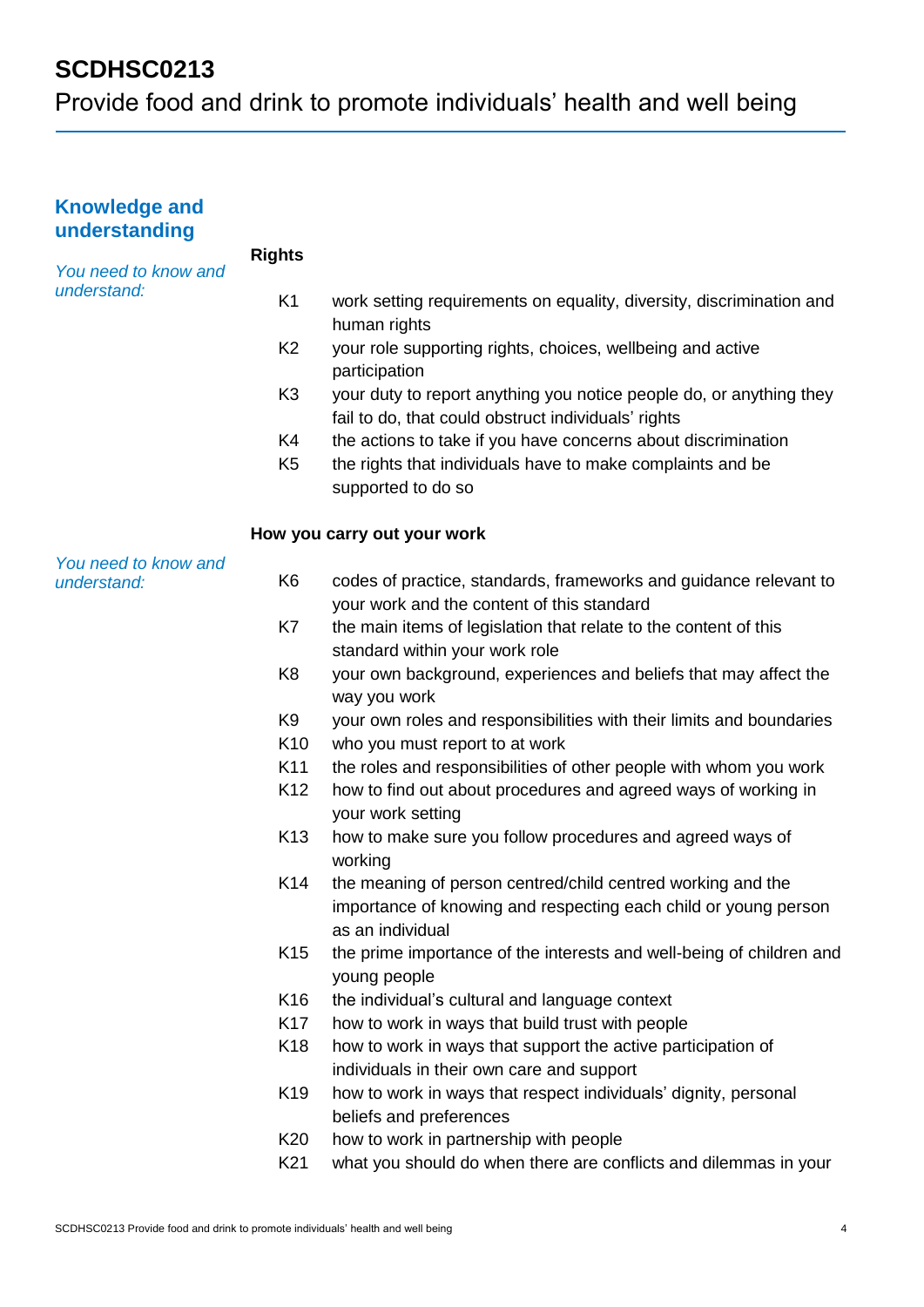# Provide food and drink to promote individuals' health and well being

|                                     | K22                                          | work<br>how and when you should seek support in situations beyond your<br>experience and expertise                                                                                                       |  |
|-------------------------------------|----------------------------------------------|----------------------------------------------------------------------------------------------------------------------------------------------------------------------------------------------------------|--|
| You need to know and<br>understand: | Theory for practice                          |                                                                                                                                                                                                          |  |
|                                     | K <sub>23</sub><br>K24                       | the factors that may affect the health, wellbeing and<br>development of individuals you care for or support<br>how these affect individuals and how they may affect different<br>individuals differently |  |
|                                     | K <sub>25</sub>                              | the main stages of human development                                                                                                                                                                     |  |
| You need to know and<br>understand: | <b>Communication</b>                         |                                                                                                                                                                                                          |  |
|                                     | K <sub>26</sub>                              | factors that can have a positive or negative effect on the way people<br>communicate                                                                                                                     |  |
|                                     | K27                                          | different methods of communicating                                                                                                                                                                       |  |
| You need to know and<br>understand: | <b>Personal and professional development</b> |                                                                                                                                                                                                          |  |
|                                     | K <sub>28</sub><br>K <sub>29</sub>           | why it is important to reflect on how you do your work<br>how to use your reflections to improve the way you work                                                                                        |  |
| You need to know and<br>understand: | <b>Health and Safety</b>                     |                                                                                                                                                                                                          |  |
|                                     | K30                                          | your work setting policies and practices for health, safety and<br>security                                                                                                                              |  |
|                                     | K31                                          | practices that help to prevent and control infection in the context of<br>this standard                                                                                                                  |  |
| You need to know and<br>understand: | Safe-guarding                                |                                                                                                                                                                                                          |  |
|                                     | K32                                          | the duty that everyone has to raise concerns about possible harm or<br>abuse, poor or discriminatory practices                                                                                           |  |
|                                     | K33                                          | signs and symptoms of harm or abuse                                                                                                                                                                      |  |
|                                     | K34                                          | how and when to report any concerns about abuse, poor or<br>discriminatory practice, resources or operational difficulties                                                                               |  |
|                                     | K35                                          | what to do if you have reported concerns but no action is taken to<br>address them                                                                                                                       |  |
|                                     |                                              | <b>Handling information</b>                                                                                                                                                                              |  |
| You need to know and<br>understand: | K36                                          | legal requirements, policies and procedures for the security and<br>confidentiality of information                                                                                                       |  |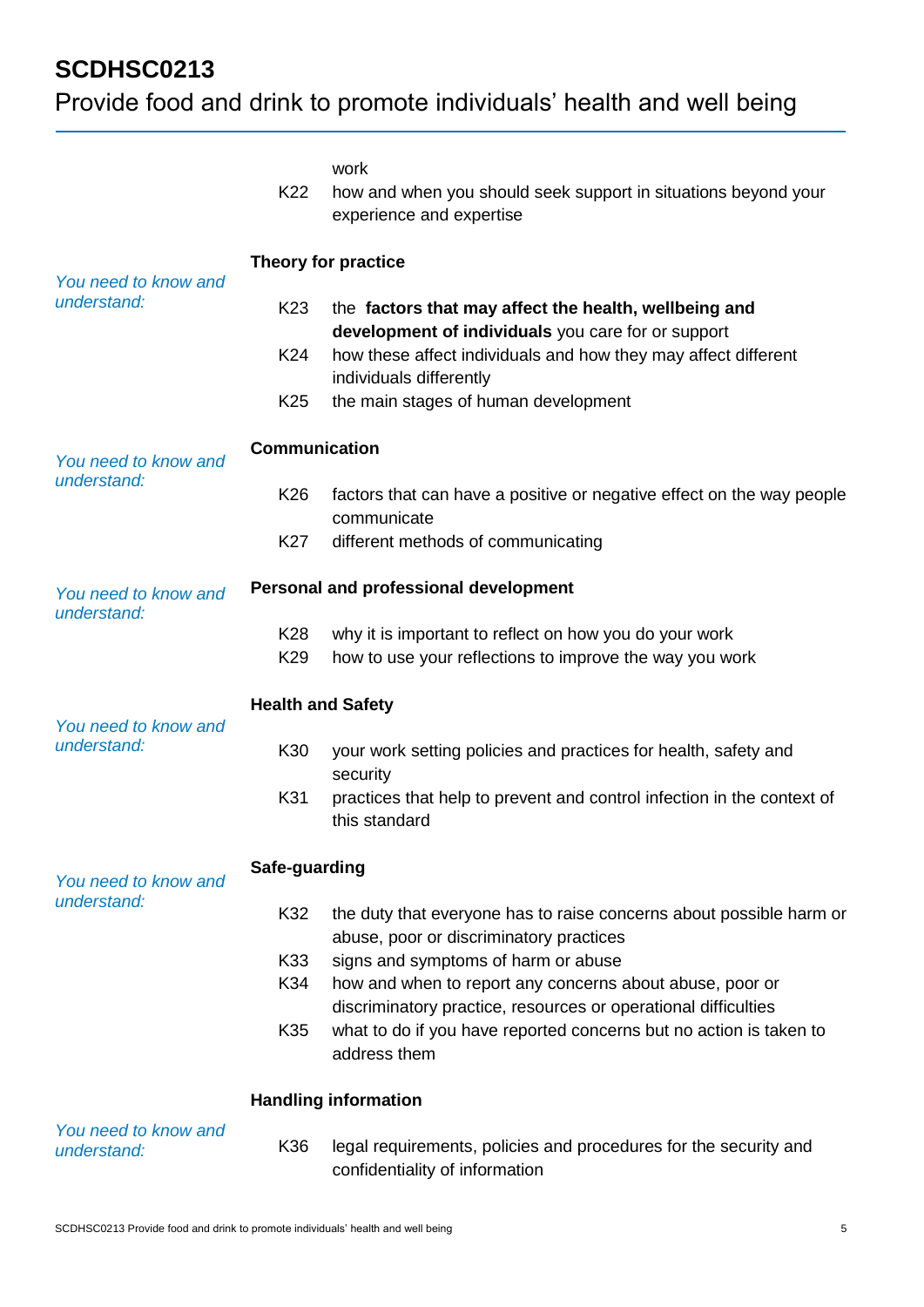## Provide food and drink to promote individuals' health and well being

- K37 work setting requirements for recording information and producing reports including the use of electronic communication
- K38 what confidentiality means
- K39 how to maintain confidentiality in your work
- K40 when and how to pass on information

#### **Specific to this NOS**

#### *You need to know and understand:*

- K41 the effects of culture, religion, physical factors and psychological factors on the way that food should be prepared, presented and eaten
	- K42 the signs of malnutrition and the risk factors that may lead to malnutrition
	- K43 the importance of good hydration, the impact of dehydration on health and well being and ways of promoting hydration
	- K44 the signs of dehydration
	- K45 the concept of a balanced diet, why this is important to good health and the relationship of this to particular individuals' needs
	- K46 why individuals may have special dietary requirements and the importance of following these
	- K47 the impact of poor diet on health and well being
	- K48 the nutritional value of starchy foods, fruit, vegetables and pulses
	- K49 the nutritional benefits of reducing the fat, sugar and salt content of dishes
	- K50 appropriate use of nutritional supplements and ways of increasing nutritional density through the use of fortification
	- K51 how to read and interpret food labelling
	- K52 how to select types, combinations and proportions of ingredients that will make up a healthy dish, including special diets
	- K53 risks that can arise from inappropriate preparation and storage of food and methods of minimising the risks
	- K54 techniques you can use to prepare ingredients in a healthier way that maximises its nutritional value
	- K55 cooking methods and techniques and the ingredients and dishes to which they are appropriate
	- K56 healthier flavourings that can be used as alternatives to salt and sugar
	- K57 methods of presenting food attractively and why this is important
	- K58 the impact of ill-health upon the amount of food taken and ways of presenting food and drink to make it more appealing to those with reduced appetites
	- K59 signs and symptoms of adverse reactions that individuals may experience during and following eating and drinking
	- K60 how to deal with sudden and unexpected difficulties with or reactions to food and drink, such as choking, vomiting, dysphagia,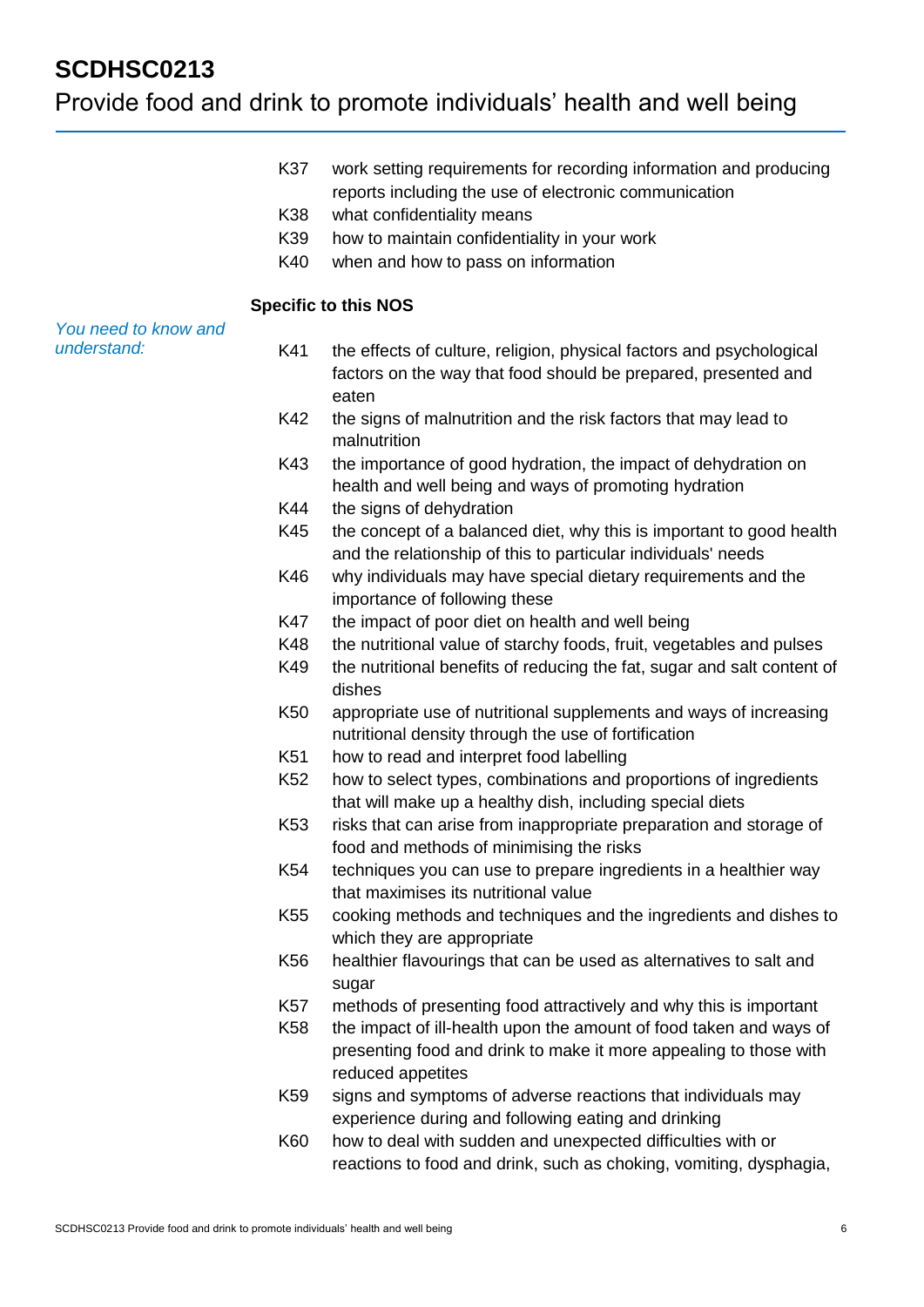acute pain, allergic reactions, and the importance of passing on such information to the appropriate people

- K61 the social value of eating and drinking
- K62 the importance of ensuring that individuals have the physical capacity to reach, handle and lift items of food and drink where they are not being assisted
- K63 conflicts which might arise where individuals do not wish to eat and drink types of food and drink specified in their plan of care and how to deal with this
- K64 the importance of confirming that the individual has consumed sufficient food and drink to meet their nutritional requirements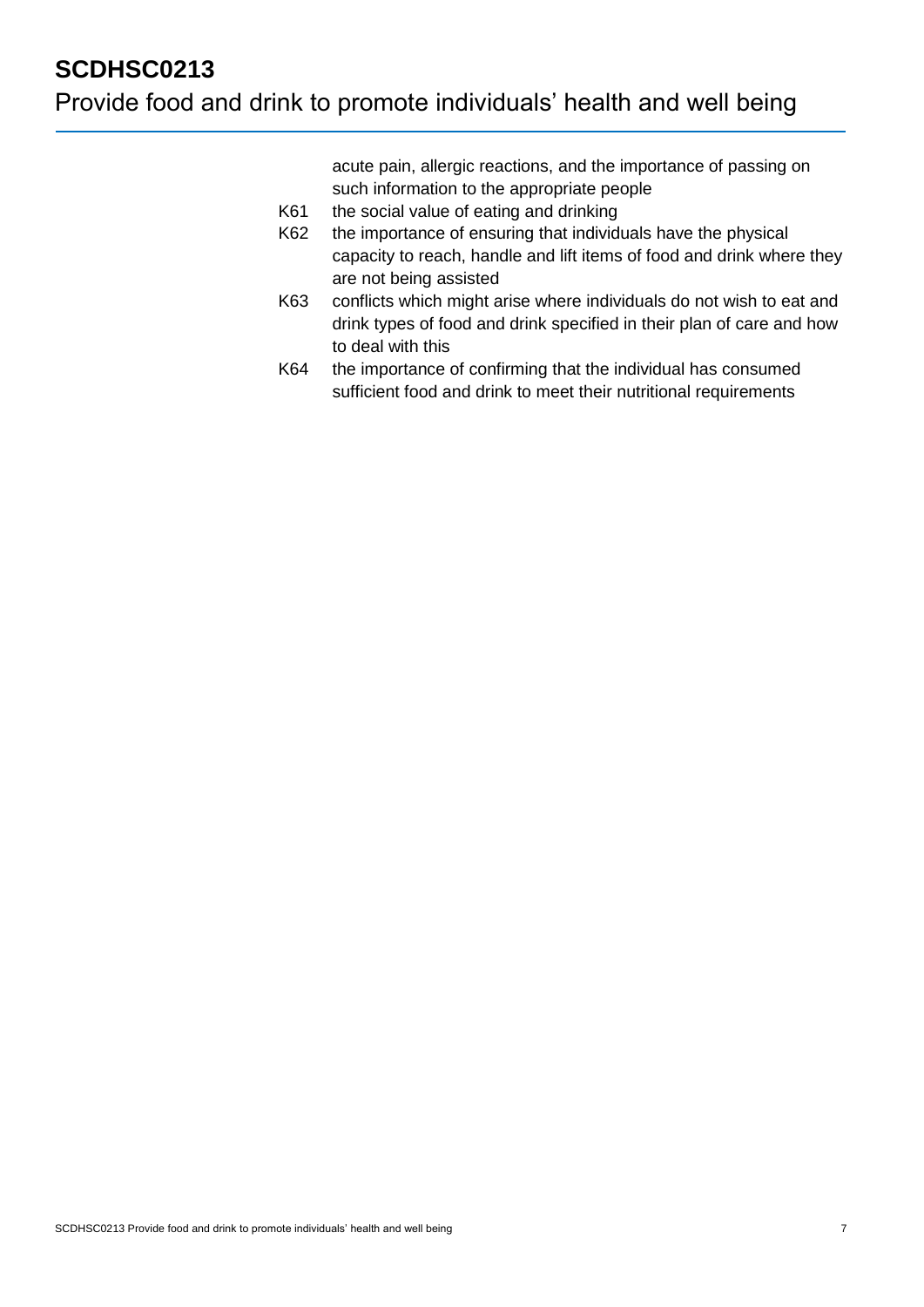## **Additional Information**

### **Scope/range related to performance criteria**

The details in this field are explanatory statements of scope and/or examples of possible contexts in which the NOS may apply; they are not to be regarded as range statements required for achievement of the NOS.

Note: Where an individual finds it difficult or impossible to express their own preferences and make decisions about their life, achievement of this standard may require the involvement of advocates or others who are able to represent the views and best interests of the individual.

Where there are language differences within the work setting, achievement of this standard may require the involvement of interpreters or translation services.

**Active participation** is a way of working that regards individuals as active partners in their own care or support rather than passive recipients. Active participation recognises each individual's right to participate in the activities and relationships of everyday life as independently as possible A **care or support plan** is a formal plan that must be developed and agreed with the individual and/or those who are able to represent the individual's best interests. It addresses the holistic needs of the individual and contains information on all aspects of that person's care requirements. The care or support plan must underpin the individual's care and support within any health or social care setting

To **communicate** may include using the individual's preferred spoken language; the use of signs; the use of symbols or pictures, writing, objects of reference, communication passports; the use of touch; other non verbal forms of communication; human and technological aids to communication

**Dietary requirements** may be related to particular illnesses and conditions of the individual, for example, diabetes; the health needs of the individual i.e. sufficient amounts of food and drink effectively balanced to sustain the health of the individual; the religious, cultural, social , psychological and spiritual needs of the individuals

**Food and drink** may include, snacks, meals, hot drinks and cold drinks **Guidelines for healthy eating** may include reducing fat, salt and sugar content; increasing fibre

The **individual** is the person you support or care for in your work. **Key people** are those who are important to an individual and who can make a difference to his or her well-being. Key people may include family, friends, carers and others with whom the individual has a supportive relationship. To **prepare food** may include cooking, heating foods, opening food packages, handling raw food, peeling, washing, and placing pre-prepared food on plates **Risks** could be from incorrect preparation and storage of food and drink, infection and contamination; individuals who eat and drink items that they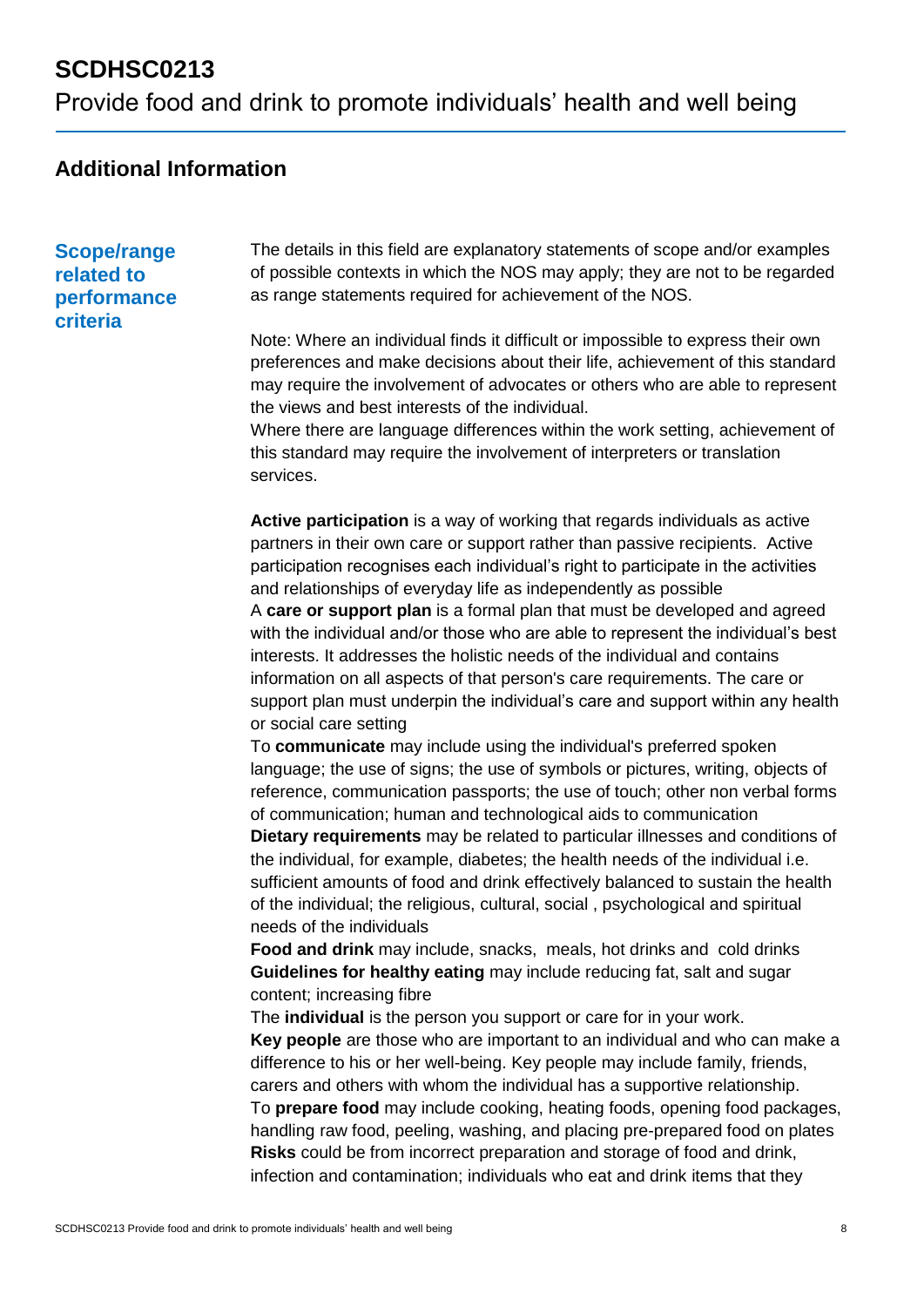should not or a sudden and unexpected reaction to food and drink **Specialist equipment** may include specialist crockery, utensils and other aids and equipment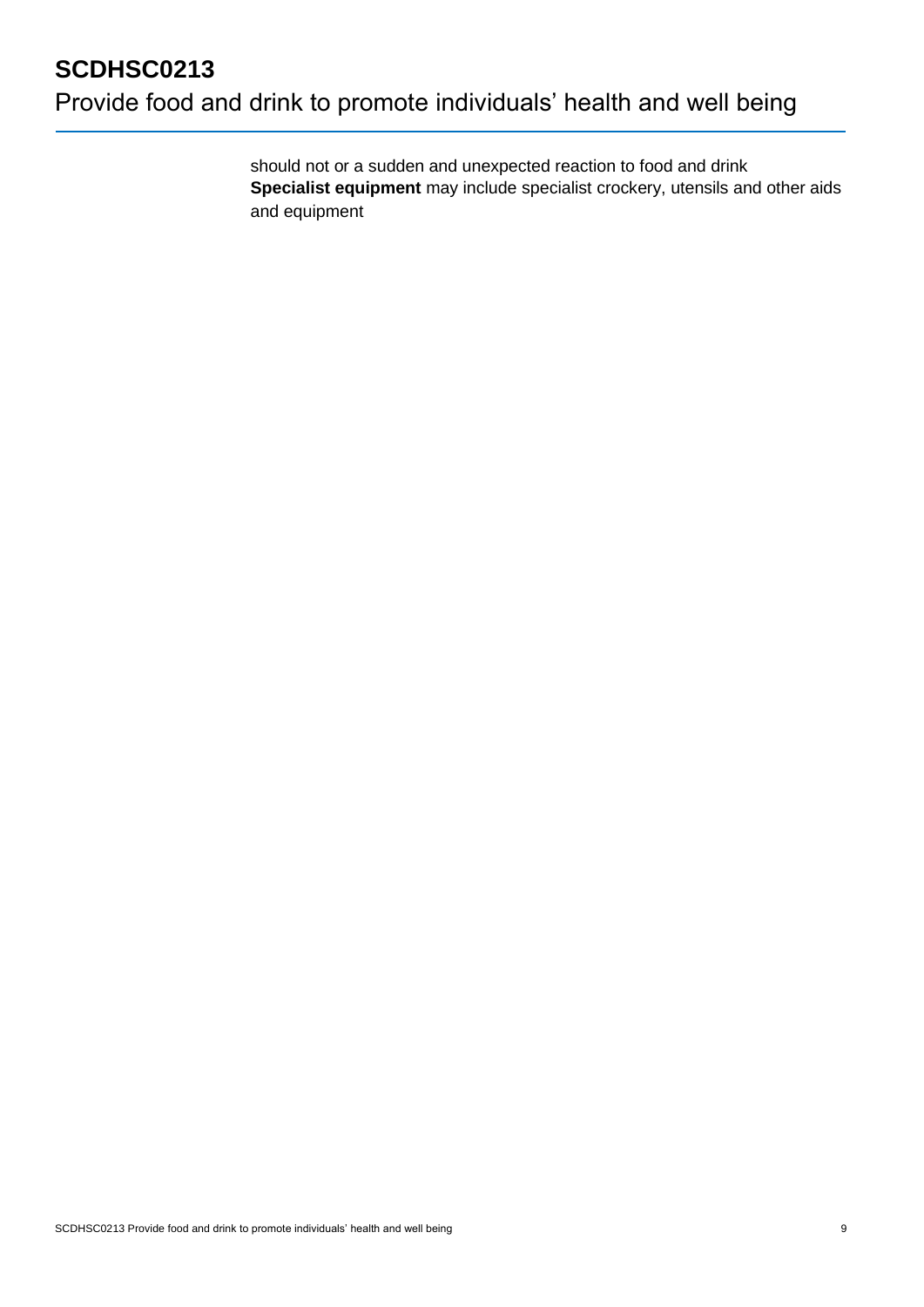## **Scope/range related to knowledge and understanding**

The details in this field are explanatory statements of scope and/or examples of possible contexts in which the NOS may apply; they are not to be regarded as range statements required for achievement of the NOS.

### **All knowledge statements must be applied in the context of this standard.**

**Factors that may affect the health, wellbeing and development of individuals** may include adverse circumstances or trauma before or during birth; autistic spectrum conditions; dementia; family circumstances; frailty; harm or abuse; injury; learning disability; medical conditions (chronic or acute); mental health; physical disability; physical ill health; poverty; profound or complex needs; sensory needs; social deprivation; substance misuse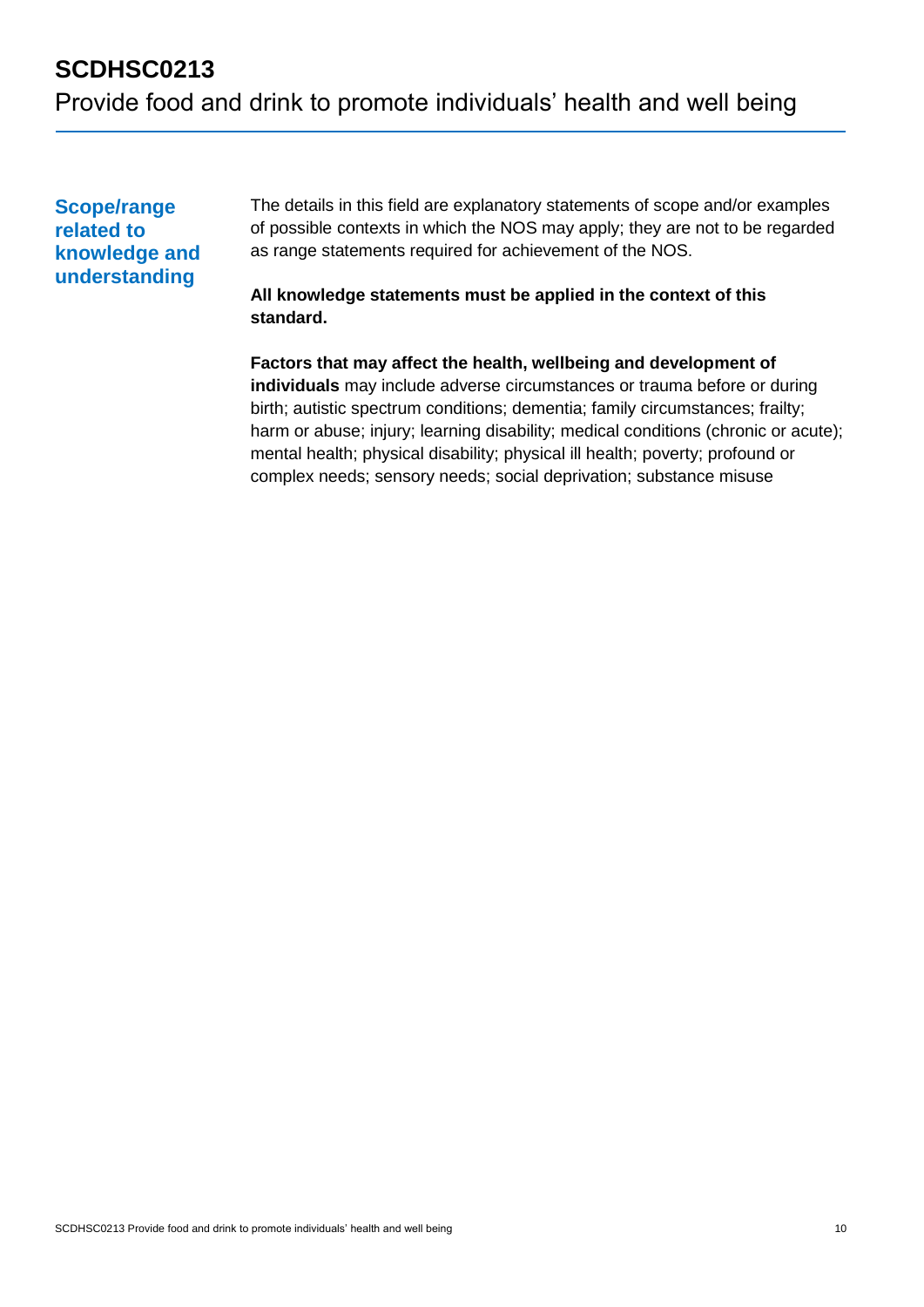**Values** Adherence to codes of practice or conduct where applicable to your role and the principles and values that underpin your work setting, including the rights of children, young people and adults. These include the rights: To be treated as an individual

To be treated equally and not be discriminated against

To be respected

To have privacy

To be treated in a dignified way

To be protected from danger and harm

To be supported and cared for in a way that meets their needs, takes account of their choices and also protects them

To communicate using their preferred methods of communication and language

To access information about themselves